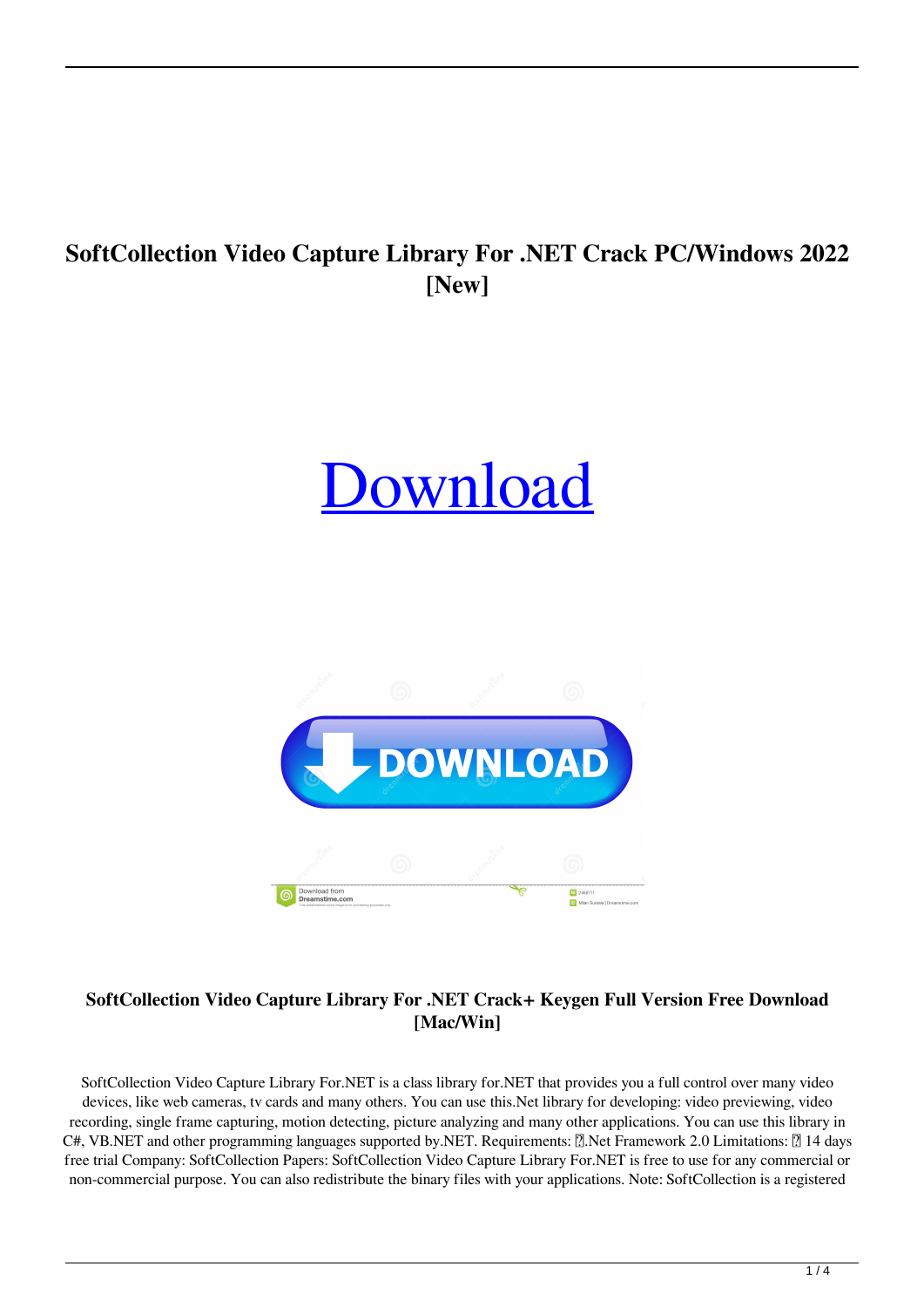trademark of SoftCollection Ltd. SoftCollection is a registered trademark of SoftCollection Ltd. If you find any bug, or have any questions, please mail us to softcollection@softcollection.com Note: SoftCollection is a registered trademark of SoftCollection Ltd. More Information: You can also mail us to softcollection@softcollection.com SoftCollection Video Capture Library For.NET is free to use for any commercial or non-commercial purpose. You can also redistribute the binary files with your applications. Note: SoftCollection is a registered trademark of SoftCollection Ltd. SoftCollection is a registered trademark of SoftCollection Ltd. If you find any bug, or have any questions, please mail us to softcollection@softcollection.com SoftCollection is a registered trademark of SoftCollection Ltd. More Information: You can also mail us to softcollection@softcollection.com SoftCollection Video Capture Library For.NET is free

#### **SoftCollection Video Capture Library For .NET Crack+ For Windows**

The KeyMacro provides a simple, yet powerful macro mechanism for you to save time when typing a large amount of text. Features: *N* Keystroke can be recorded as a macro to be played later. *N* Use as many keystrokes to create a macro as you like. *N* If the keyboard listener is inactive, the Macros will be saved on the local computer.  $\mathbb{R}$  It works in Windows XP, Vista, Windows 7, Windows 8 and Windows 8.1. To use it, just install the KeyMacro and follow the instruction in the Help file. Filters are the heart of any Photoshop-like application. They allow you to perform complex operations. For example, you can apply a convolution effect (demosaic the image), convert a color to black and white, remove noise, resize, convert to greyscale, use a sharpening filter, etc. Many filters have a preview window where you can view the effect before applying it to the original image. Applications NeoViz Photo Studio is a photography editing tool that gives the power of post production to your digital photos. NeoViz Photo Studio provides a one stop solution to create, edit, enhance, resize, crop, print and burn your photos. Photoscape Photo Editor is an easy to use image editing software with many powerful features and functions. NeoViz Photo Studio is a photography editing tool that gives the power of post production to your digital photos. NeoViz Photo Studio provides a one stop solution to create, edit, enhance, resize, crop, print and burn your photos. AvalonEdit is an editor with integrated development environment for XML/HTML/XSL, ASP.NET, C++, C#, Java, PHP, Perl, Python, JavaScript, HTML, XML, ASP, ASP.NET, ColdFusion, VB, Java, PHP, XML, XSL, and SQL. The AvalonEdit engine is written entirely in managed code. It provides the most powerful XML/HTML/XSL/SQL development environment, a rich set of standard and custom editors, and dozens of features and enhancements. TunePOP! is a music player for Windows based on the technology of Microsoft. What is so special about TunePOP!? -Unlike conventional music players, TunePOP! plays virtually any format of digital music file (MP3, 81e310abbf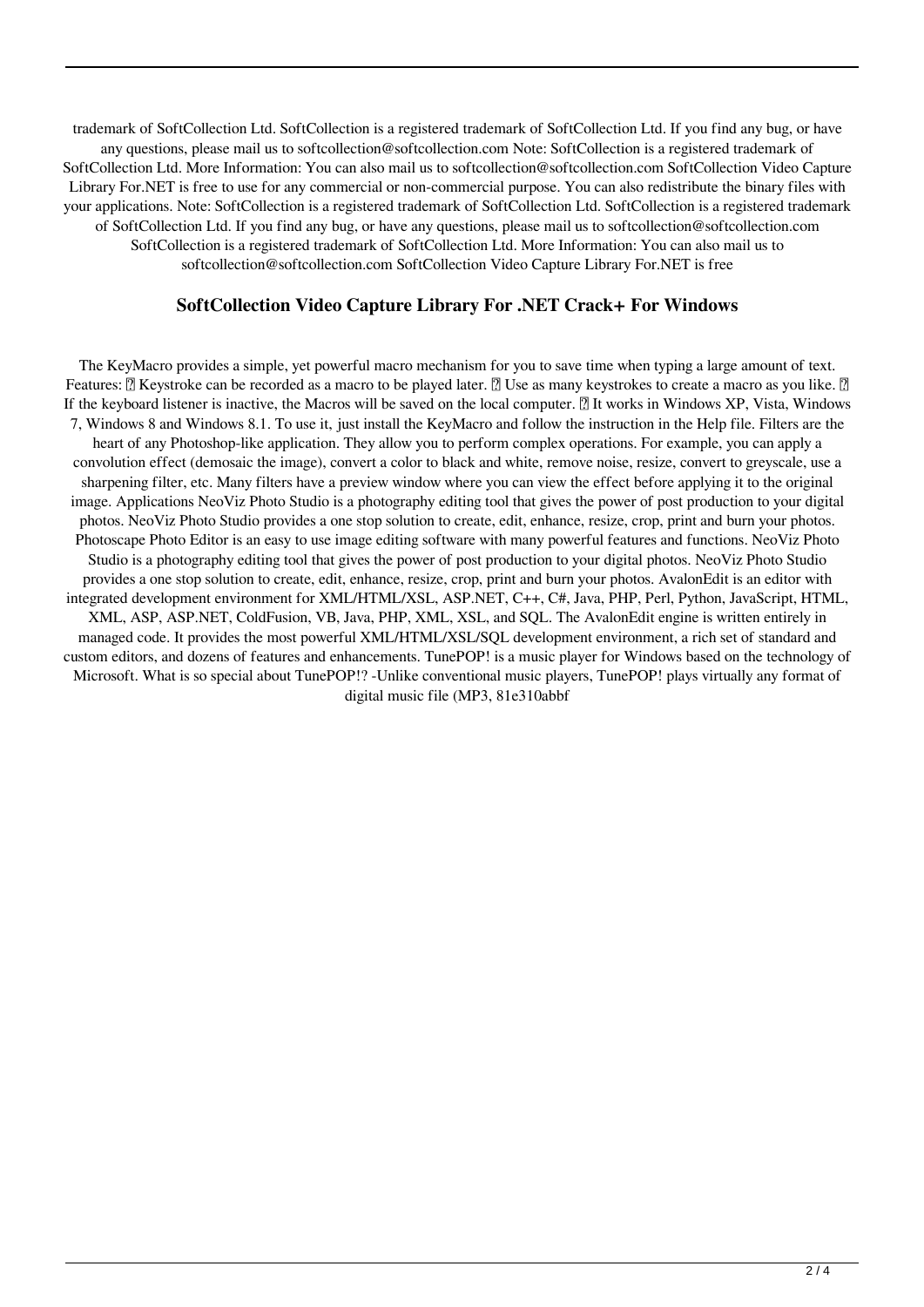### **SoftCollection Video Capture Library For .NET Crack**

The SoftCollection Video Capture Library is a class library for.NET that provides you a full control over many video devices, like web cameras, tv cards and many others. You can use this.Net library for developing: video previewing, video recording, single frame capturing, motion detecting, picture analyzing and many other applications. You can use this library in C#, VB.NET and other programming languages supported by.NET. Requirements:  $\mathbb{R}$ .Net Framework 2.0 Limitations:  $\mathbb{R}$  14 days free trial Template Class Diagram General Purpose Class: SoftCollection Description: The Class SoftCollection is the base class for all collection types in.Net. All collection types in.Net have a base class of SoftCollection. Any collection may be used as a member of a SoftCollection. The SoftCollection class provides the following collection operations: Insert, Add, Remove, Clear, Sort, Reverse Sort, Find, FindIndex, ReverseFindIndex, FindAll, FindAllIndex, and ClearAll. Description: The Class SoftCollection is the base class for all collection types in.Net. All collection types in.Net have a base class of SoftCollection. Any collection may be used as a member of a SoftCollection. The SoftCollection class provides the following collection operations: Insert, Add, Remove, Clear, Sort, Reverse Sort, Find, FindIndex, ReverseFindIndex, FindAll, FindAllIndex, and ClearAll. Requirements: .Net Framework 2.0 Limitations: .Net Framework 2.0 Operations Collection Description: The Collection class is the base class for all collection types in.Net. It provides operations for getting the items in the collection and enumerating the collection. It supports the IList interface. Description: The Collection class is the base class for all collection types in.Net. It provides operations for getting the items in the collection and enumerating the collection. It supports the IList interface. Requirements: .Net Framework 2.0 Limitations: .Net Framework 2.0 Extension Method Description: The Extension Method class is an extention of the Class Extension method. The Extension method is defined by the user. The Extension method can be defined as static, instance, or virtual. Extension methods can be defined as a generic method. Description:

#### **What's New In SoftCollection Video Capture Library For .NET?**

The SoftCollection Library includes the following:  $\eta$  The SoftCollection Class: this class provides you all the methods and properties that are useful for developing applications which involves image processing, video capture and other imageprocessing functions.  $[$ The SoftImage Class: this class provides you all the methods and properties that are useful for developing applications which involves video processing. **A** The SoftCamera Class: this class provides you all the methods and properties that are useful for developing applications which involves video previewing. **7** The SoftTVCard Class: this class provides you all the methods and properties that are useful for developing applications which involves video capturing.  $[2]$  The SoftCameraPreview Class: this class provides you all the methods and properties that are useful for developing applications which involves single frame capturing.  $\Box$  The SoftFrameCapturing Class: this class provides you all the methods and properties that are useful for developing applications which involves motion detecting.  $\mathbb{R}$  The SoftMotionDetection Class: this class provides you all the methods and properties that are useful for developing applications which involves motion detecting.  $[$  The SoftPictureAnalyzer Class: this class provides you all the methods and properties that are useful for developing applications which involves picture analyzing.  $\mathbb{Z}$  The SoftImage Processing Class: this class provides you all the methods and properties that are useful for developing applications which involves image processing.  $\mathbb{Z}$  The SoftCameraPreview Class: this class provides you all the methods and properties that are useful for developing applications which involves single frame capturing. WiFiChat Application for.NET Software Library Utilities Instant Messaging Instant Messaging is a way of transmitting a message and seeing if the recipient has read it. This software provides both Desktop and Android apps that allow you to send and receive text messages. Multiple Messaging Multiple Messaging is a way of sending text messages to multiple recipients at the same time. This software provides both Desktop and Android apps that allow you to send messages to multiple people at the same time. Instant Messaging Instant Messaging is a way of transmitting a message and seeing if the recipient has read it. This software provides both Desktop and Android apps that allow you to send and receive text messages. Multiple Messaging Multiple Messaging is a way of sending text messages to multiple recipients at the same time. This software provides both Desktop and Android apps that allow you to send messages to multiple people at the same time. A one page site for your business or organization. It can be used to host announcements, order forms, announcements, petitions, information on your organization, or a way to contact you. It can also be used as an information center that provides contact information for your organization, details about your product and